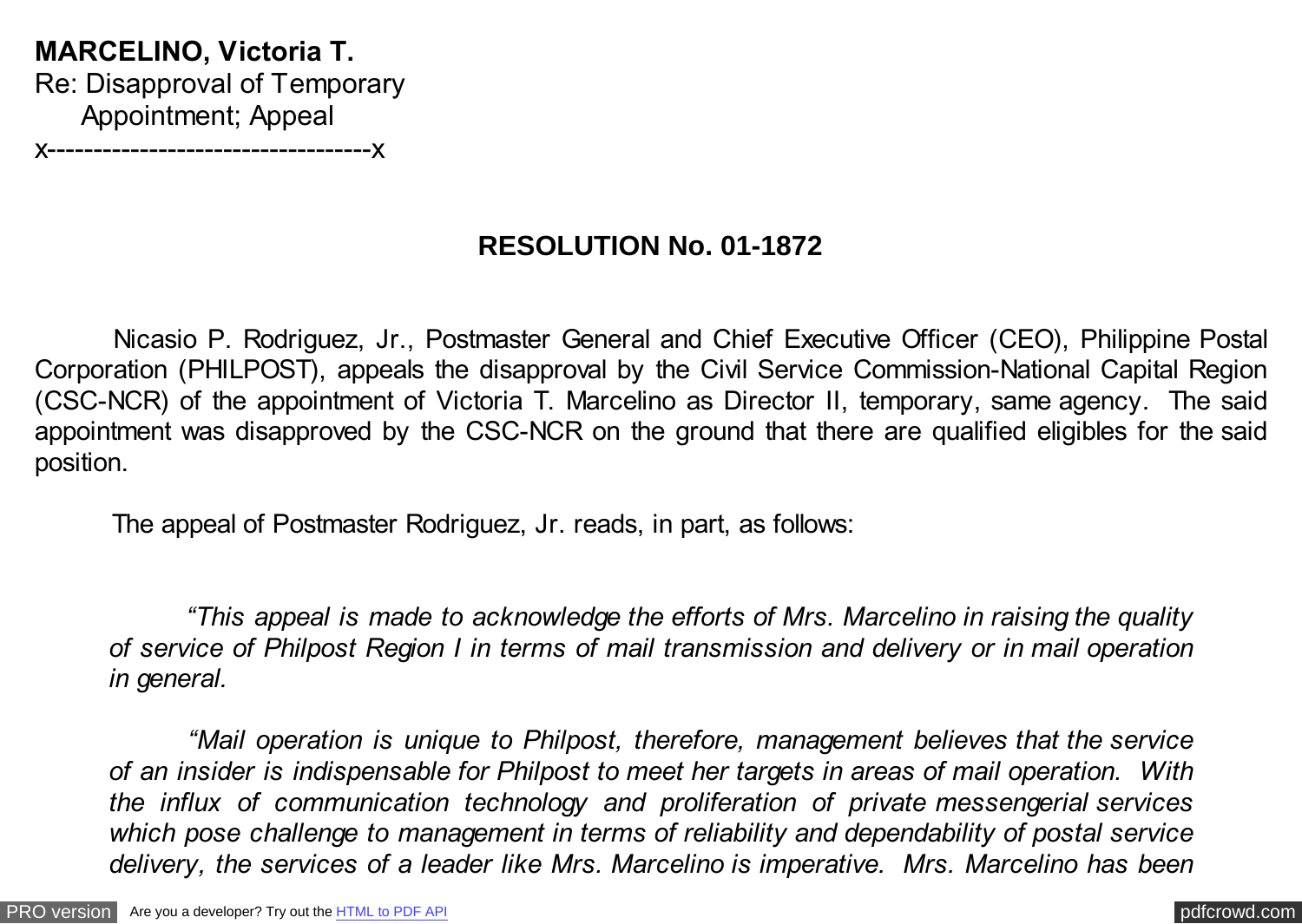*involved in mail operation since Philpost operated as a government controlled and owned corporation, and during all the years of her management stint as Chief of the Mail Distribution Center, Region I.*

 *"Top and middle management serves as referral to the competence, dedication to service and efficiency of Mrs. Marcelino. Under her stewardship and through her exerted efforts, the accomplishment of Postal Region I along mail operation, in terms of mail delivery and dispatch capability towards more efficient postal service is very promising."*

*" x x x*

The CSC-NCR commented on the appeal, as follows:

*"Records show that Ms. Marcelino was issued temporary appointment effective February 21, 2001. The same, however, was disapproved on the ground that we provided said agency with a list of CES eligible from which a selection may be made . . .*

*"In his appeal, Postmaster General Nicasio P. Rodriguez, Jr. represented, among others, that within the organization, many holders of the Director II position whose appointments were approved as permanent by the Commission do not possess CES eligibility. It is also represented that the service of an insider like Ms. Marcelino is indispensable for Philpost to meet its targets in areas of mail operation. It is further represented that the accomplishment of Postal Region I, along mail operation, is very promising in terms of mail delivery and dispatch capability towards more efficient service and such is attributed to Ms. Marcelino's competence, efficiency and dedication to the service.*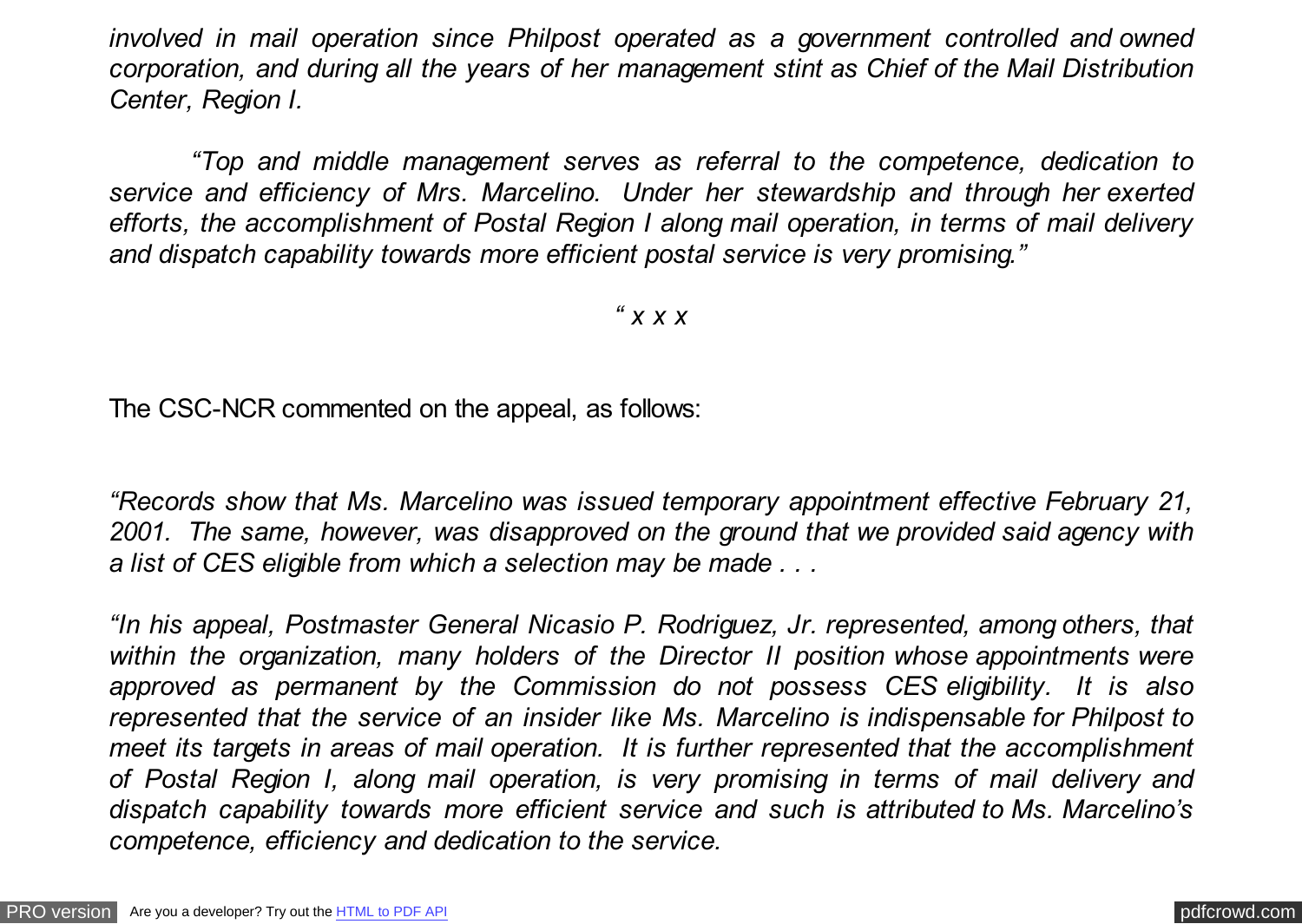<span id="page-2-0"></span>*"In view of the foregoing representations, we recommend approval of subject appointment."*

 Records show that on February 21, 2001, Postmaster General Rodriguez, Jr. appointed Marcelino as Director II under temporary status. However, on March 14, 2001, said appointment was disapproved by the Civil Service Commission-National Capital Region on the ground that there are qualified eligibles for the said position. In fact, the CSC-NCR submitted a list of three eligibles for possible appointment.

Hence this appeal.

 The sole issue to be resolved is whether the disapproval of the temporary appointment of Marcelino as Director II is in order.

 Temporary appointment is one issued to a person who meets the education, experience and training requirements for the position to which he is being appointed except for the appropriate eligibility but only in the absence of a qualified eligible actually available, as certified to by the Civil Service Regional Director or Field Officer. The appointment shall not exceed twelve months, reckoned from the date it was issued but the appointee may be replaced sooner if a qualified eligible who is willing to accept the appointment becomes actually available.*[\[1\]](#page-4-0)*

In the present case, Marcelino lacks the required eligibility, Career Service Executive Eligibility (CSEE)/ Career Executive Service (CES)*[\[2\]](#page-4-0)*, for the position of Director II. Moreover, the CSC-NCR submitted three names of qualified eligibles for the said position.

 It should be emphasized that the Commission has set the qualification requirements for specific positions pursuant to the constitutional mandate that appointments in the civil service shall be made only according to merit and fitness. These qualifications are expressed in terms of relevant experience, education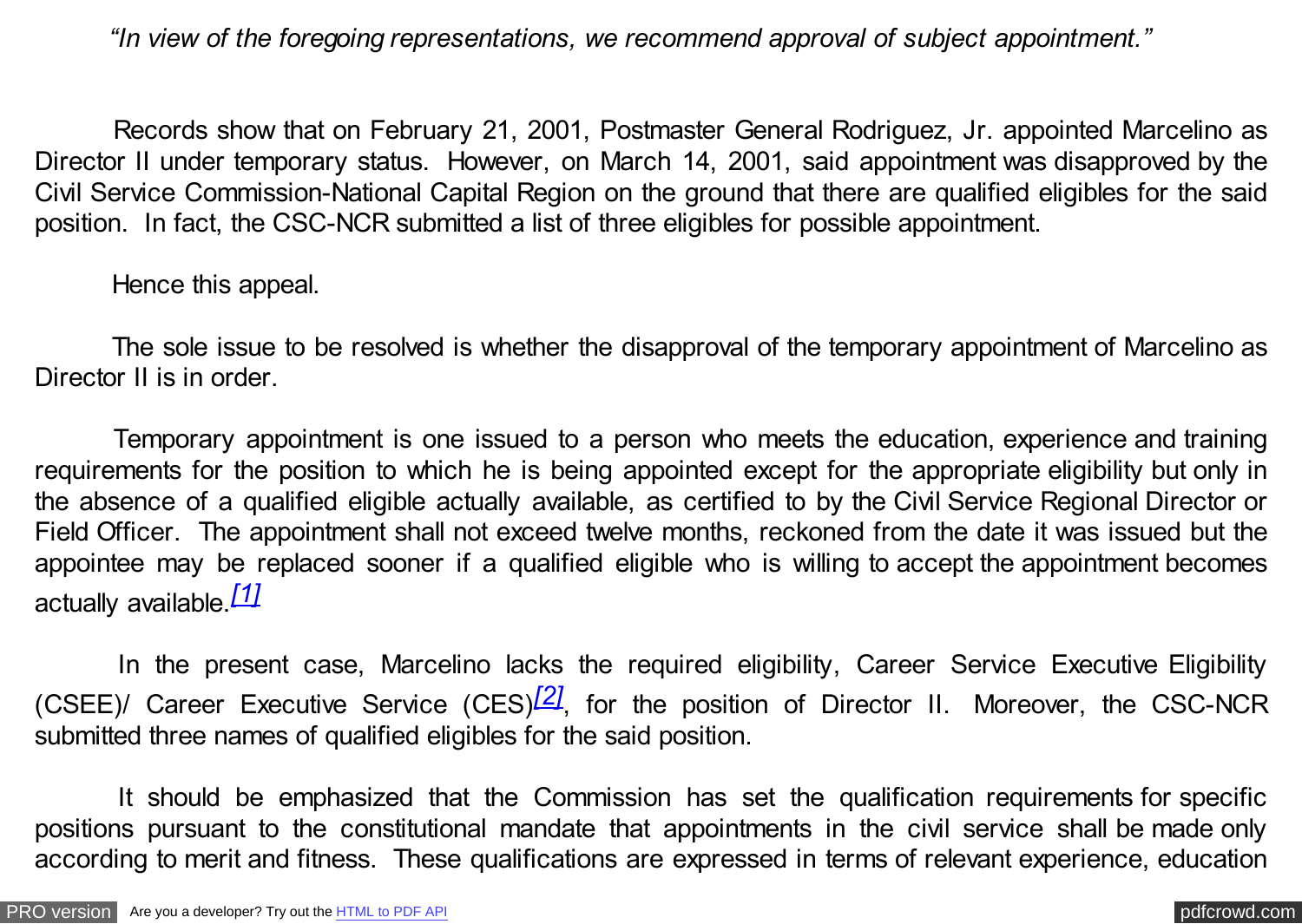## and training as well as eligibility.*[\[3\]](#page-4-0)*

 Nevertheless, because of the distinct nature of the CES position, which is highly dependent on managerial and technical skills, appointing authorities are given enough discretion to appoint people on whom they have confidence and who they believe will be able to perform the expected duties and responsibilities. This is to differentiate the situation from the first and second level employees of the civil service where performance and eligibility are the basic factors for appointments. The sensitivity of the nature of work in the third level gives the appointing authorities the opportunity to exercise that power so as to protect the sensitivity of their own positions.  $[4]$ 

 In the present case, the Commission noted that Postmaster General Rodriguez, Jr. appointed Marcelino as Director II by virtue of her expertise and competence in the field of mail distribution. As represented by the Postmaster General Rodriguez, Jr., Marcelino raised the quality of service in PHILPOST Region I through her competence, dedication and efficiency. It must also be mentioned that although the appointee does not possess the required CES Eligibility, she already passed the Management Aptitude Test Battery or MATB given by the Career Executive Service Board.<sup>[\[5\]](#page-4-0)</sup>

 Therefore, although there are qualified eligibles to the subject position, the Commission finds the disapproval of the appointment of Marcelino under temporary status not in order. However, she is advised to acquire the required CES Eligibility as soon as possible.

 **WHEREFORE**, the appeal of PHILPOST Postmaster General Nicasio P. Rodriguez, Jr. is hereby **GRANTED.** Accordingly, the disapproval of the temporary appointment of Victoria T. Marcelino as Director II is reversed. However, Marcelino is instructed to acquire the required CES Eligibility within a period of one (1) year, otherwise her temporary appointment will no longer be renewed.

## Quezon City, **December 6, 2001**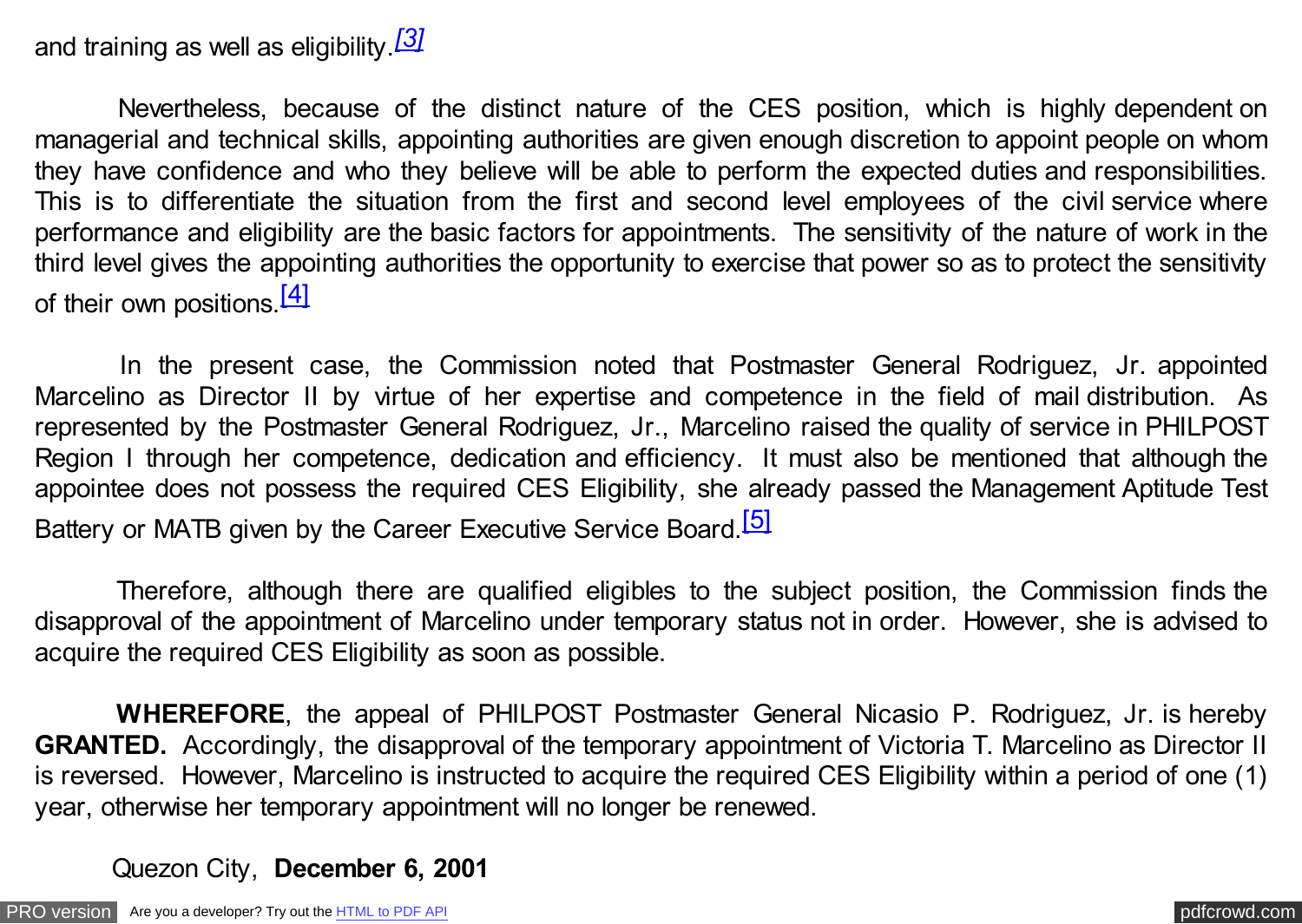<span id="page-4-0"></span> (Signed)  **KARINA CONSTANTINO-DAVID** Chairman

(Signed) **JOSE F. ERESTAIN, JR. Commissioner** 

(Signed) **J. WALDEMAR V. VALMORES Commissioner** 

Attested by:

(Signed) **ARIEL G. RONQUILLO** Director III

CPS/AGR/pvp/cm37-2001 FPG/KPZ/X3/Y11(D26)jrl *Marcelino/NDC-01-0446*